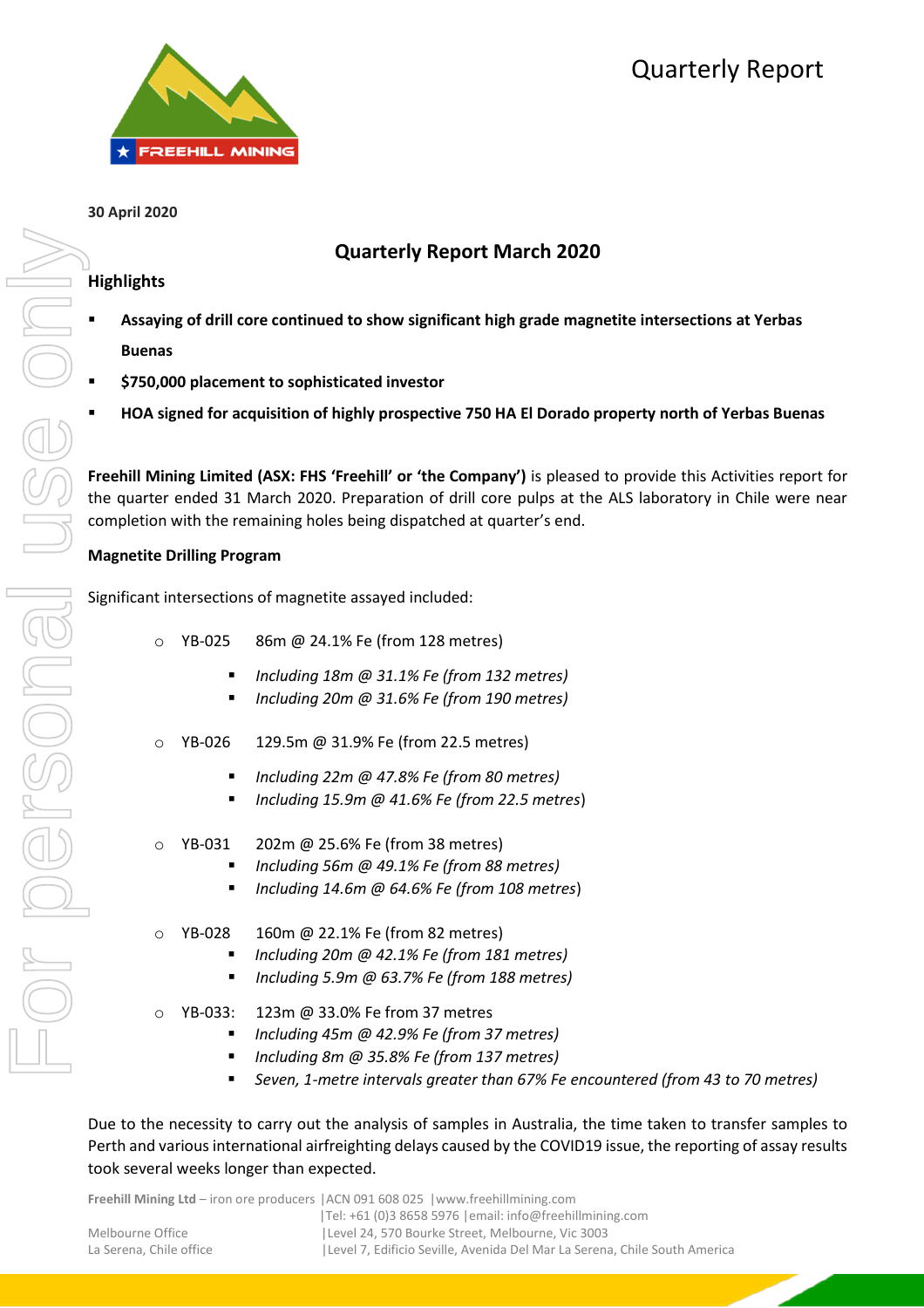Drilling of the YB6 magnetite structure continued to encounter thick (massive) intersections of high-grade magnetite and photographs of drill core from various holes is provided in Figures 2-5.



*Figure 1 – Aerial photograph looking NNE showing area drilled within the YB6 magnetite project area.*



*Figure 2 - Core tray 39 from diamond drill hole YB025 showing typical high grade magnetite mineralisation – interval 138.5m to 142.2m shown*



*Figure 3 – Core tray 30 from diamond drill hole YB031 showing typical high grade magnetite mineralisation – interval 117.06m to 120.75m shown*

|                         | <b>Freehill Mining Ltd</b> – iron ore producers $ ACN091608025 $ www.freehillmining.com |
|-------------------------|-----------------------------------------------------------------------------------------|
|                         | Tel: +61 (0)3 8658 5976   email: info@freehillmining.com                                |
| Melbourne Office        | Level 24, 570 Bourke Street, Melbourne, Vic 3003                                        |
| La Serena. Chile office | Level 7, Edificio Seville, Avenida Del Mar La Serena, Chile South America               |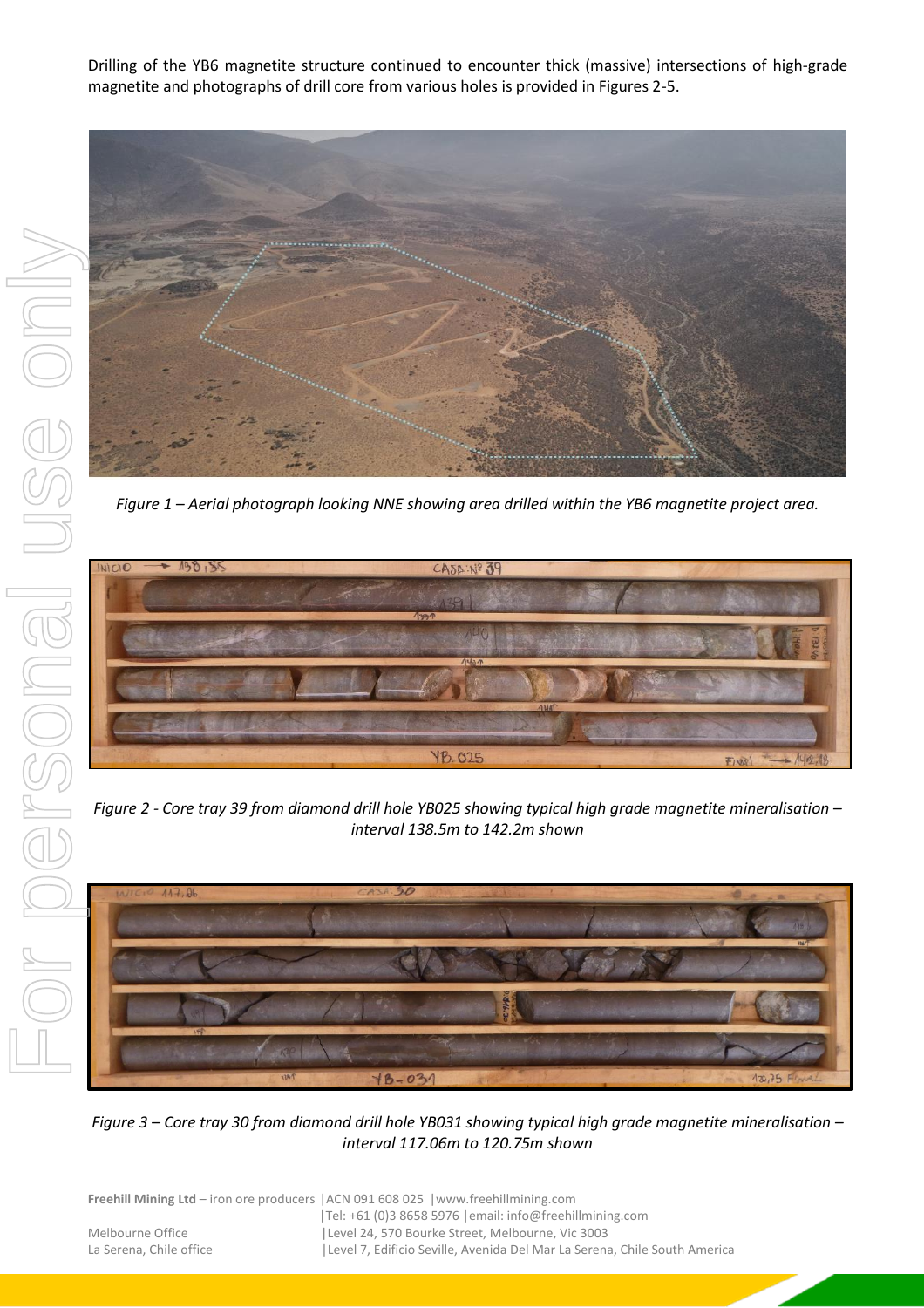

*Figure 4 - Core tray 52 from diamond drill hole YB028 showing typical high grade magnetite mineralisation – interval 190.3m to 193.8m shown*



*Figure 5 - Core tray 07 from diamond drill hole YB033 showing high grade magnetite mineralisation – interval 40.1m to 43.6m shown*

| Hole ID      | <b>Hole</b><br><b>Type</b> | <b>Northing</b> | <b>Easting</b> | <b>RL</b> collar | <b>Azimuth</b> | <b>Dip</b>  | <b>Depth</b> |
|--------------|----------------------------|-----------------|----------------|------------------|----------------|-------------|--------------|
| <b>YB025</b> | <b>DDH</b>                 | 6,723,050       | 279,573        | 168.9            | $89.3^\circ$   | $-60^\circ$ | 250.25       |
| <b>YB026</b> | <b>DDH</b>                 | 6,722,900       | 279,497        | 168.8            | $89.2^\circ$   | $-60^\circ$ | 175.0        |
| <b>YB028</b> | <b>DDH</b>                 | 6,723,000       | 279,550        | 164              | 89°            | $-60^\circ$ | 300          |
| <b>YB031</b> | <b>DDH</b>                 | 6,722,900       | 279,497        | 149              | 89°            | $-59^\circ$ | 300.5        |
| <b>YB033</b> | <b>DDH</b>                 | 6,722,900       | 279,574        | 150.51           | 91.29°         | $-60^\circ$ | 225          |

*Table 1 – Drill hole locations, depth and hole orientations*

**Freehill Mining Ltd** – iron ore producers |ACN 091 608 025 |www.freehillmining.com

|Tel: +61 (0)3 8658 5976 |email: info@freehillmining.com Melbourne Office | Level 24, 570 Bourke Street, Melbourne, Vic 3003 La Serena, Chile office | Level 7, Edificio Seville, Avenida Del Mar La Serena, Chile South America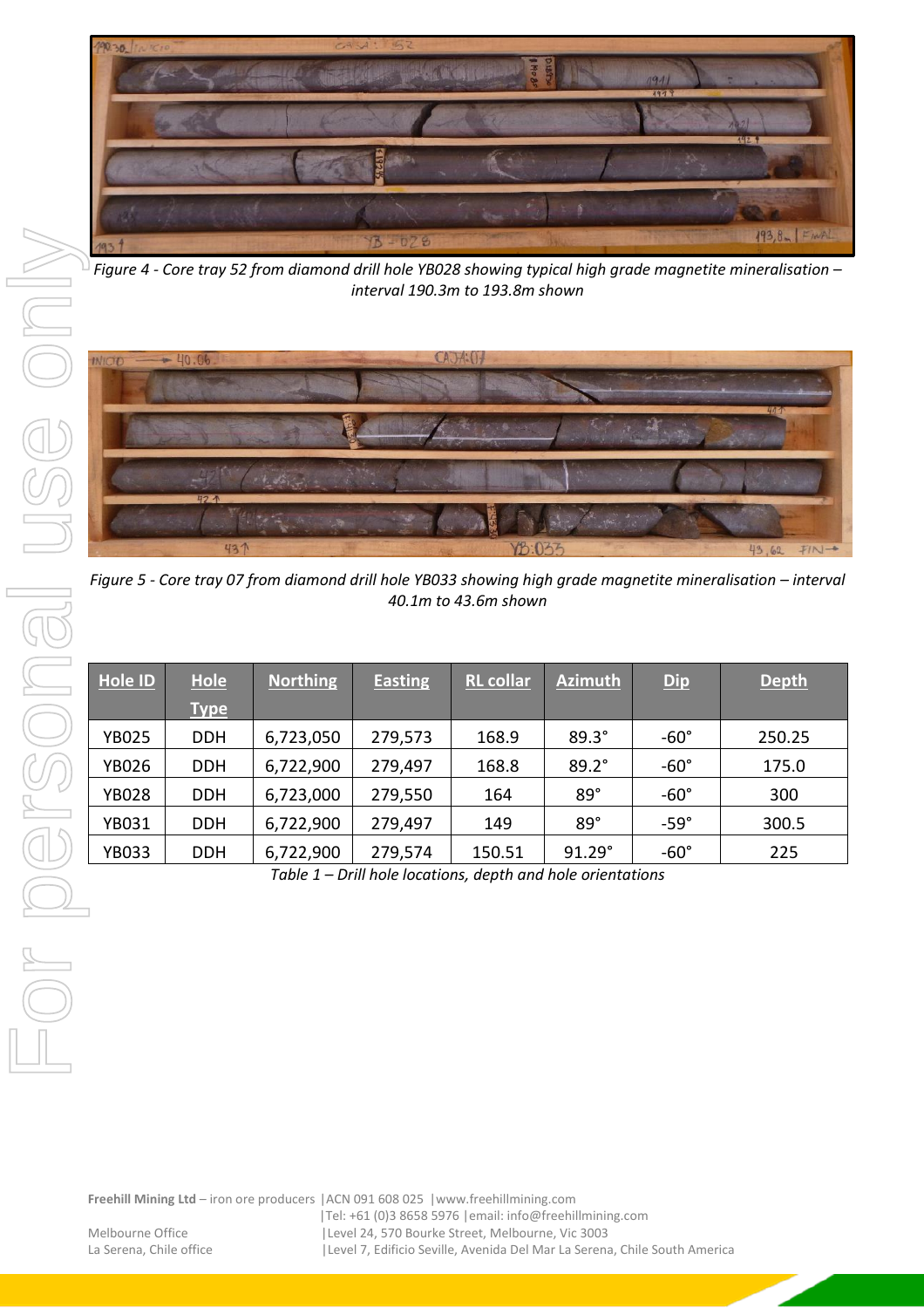| Hole ID                   | From (m) | To (m) | Interval (m)                                                                                                                                                                                                                                                                                | %Fe  | <b>Mass % Recovery</b>                                                                                                                                                                                                                                                                                                                                                                                                                                                                                                                                                                                                                                                                      |
|---------------------------|----------|--------|---------------------------------------------------------------------------------------------------------------------------------------------------------------------------------------------------------------------------------------------------------------------------------------------|------|---------------------------------------------------------------------------------------------------------------------------------------------------------------------------------------------------------------------------------------------------------------------------------------------------------------------------------------------------------------------------------------------------------------------------------------------------------------------------------------------------------------------------------------------------------------------------------------------------------------------------------------------------------------------------------------------|
| <b>YB025</b>              | 128      | 214    | 86                                                                                                                                                                                                                                                                                          | 24.1 | 30.1                                                                                                                                                                                                                                                                                                                                                                                                                                                                                                                                                                                                                                                                                        |
| including                 | 132.0    | 150.0  | 18                                                                                                                                                                                                                                                                                          | 31.1 | 38.3                                                                                                                                                                                                                                                                                                                                                                                                                                                                                                                                                                                                                                                                                        |
|                           | 190.0    | 210.0  | 20                                                                                                                                                                                                                                                                                          | 31.6 | 43.0                                                                                                                                                                                                                                                                                                                                                                                                                                                                                                                                                                                                                                                                                        |
| <b>YB026</b>              | 22.5     | 152.0  | 129.5                                                                                                                                                                                                                                                                                       | 31.9 | 37.5                                                                                                                                                                                                                                                                                                                                                                                                                                                                                                                                                                                                                                                                                        |
| including                 | 22.5     | 39.0   | 15.9                                                                                                                                                                                                                                                                                        | 41.6 | 45.3                                                                                                                                                                                                                                                                                                                                                                                                                                                                                                                                                                                                                                                                                        |
|                           | 80.0     | 102.0  | 22.0                                                                                                                                                                                                                                                                                        | 47.8 | 55.0                                                                                                                                                                                                                                                                                                                                                                                                                                                                                                                                                                                                                                                                                        |
|                           | 140.0    | 152.0  | 12.0                                                                                                                                                                                                                                                                                        | 38.3 | 47.4                                                                                                                                                                                                                                                                                                                                                                                                                                                                                                                                                                                                                                                                                        |
| <b>YB028</b>              | 82       | 242    | 160                                                                                                                                                                                                                                                                                         | 22.1 | 27.3                                                                                                                                                                                                                                                                                                                                                                                                                                                                                                                                                                                                                                                                                        |
| including                 | 108      | 112    | 4                                                                                                                                                                                                                                                                                           | 36.8 | 49.7                                                                                                                                                                                                                                                                                                                                                                                                                                                                                                                                                                                                                                                                                        |
|                           | 181      | 201    | 20                                                                                                                                                                                                                                                                                          | 42.1 | 53.5                                                                                                                                                                                                                                                                                                                                                                                                                                                                                                                                                                                                                                                                                        |
|                           | 214      | 218    | 4                                                                                                                                                                                                                                                                                           | 50.1 | 62.3                                                                                                                                                                                                                                                                                                                                                                                                                                                                                                                                                                                                                                                                                        |
|                           | 223      | 226    | 3                                                                                                                                                                                                                                                                                           | 44.3 | 61.2                                                                                                                                                                                                                                                                                                                                                                                                                                                                                                                                                                                                                                                                                        |
|                           | 2331     | 236    | 5                                                                                                                                                                                                                                                                                           | 38.7 | 56.9                                                                                                                                                                                                                                                                                                                                                                                                                                                                                                                                                                                                                                                                                        |
| YB031                     | 38       | 240    | 202                                                                                                                                                                                                                                                                                         | 25.6 | 32.6                                                                                                                                                                                                                                                                                                                                                                                                                                                                                                                                                                                                                                                                                        |
| including                 | 88       | 144    | 56                                                                                                                                                                                                                                                                                          | 49.5 | 63.6                                                                                                                                                                                                                                                                                                                                                                                                                                                                                                                                                                                                                                                                                        |
| <b>YB033</b>              | 37       | 160    | 153                                                                                                                                                                                                                                                                                         | 33.0 | 40.7                                                                                                                                                                                                                                                                                                                                                                                                                                                                                                                                                                                                                                                                                        |
| including                 | 37       | 82     | 45                                                                                                                                                                                                                                                                                          | 42.9 | 51.7                                                                                                                                                                                                                                                                                                                                                                                                                                                                                                                                                                                                                                                                                        |
|                           | 86       | 123    | 37                                                                                                                                                                                                                                                                                          | 24.6 | 32.1                                                                                                                                                                                                                                                                                                                                                                                                                                                                                                                                                                                                                                                                                        |
|                           | 135      | 143    | 8                                                                                                                                                                                                                                                                                           | 35.8 | 48.4                                                                                                                                                                                                                                                                                                                                                                                                                                                                                                                                                                                                                                                                                        |
|                           | 156      | 160    | 4                                                                                                                                                                                                                                                                                           | 46.6 | 61.6                                                                                                                                                                                                                                                                                                                                                                                                                                                                                                                                                                                                                                                                                        |
|                           |          |        | Table 2 - significant grades and intervals                                                                                                                                                                                                                                                  |      |                                                                                                                                                                                                                                                                                                                                                                                                                                                                                                                                                                                                                                                                                             |
|                           |          |        | acreage that adjoins the northern boundary of the company's existing Yerbas Buenas project area.<br>end of the Chilean iron oxide copper-gold (IOCG) belt near to Chile's La Higuera copper mining area.<br>exploration and development area to almost 1,250 Hectares in Chile's IOCG belt. |      | The tenements are being acquired from local company Minera El Dorado SCM and are situated in the southern<br>The acquisition, which is subject to approval by Freehill's shareholders, would significantly increase Freehill's                                                                                                                                                                                                                                                                                                                                                                                                                                                              |
|                           |          |        | as well as preparations for a general meeting of shareholders to approve the transaction in due course.                                                                                                                                                                                     |      | Due diligence is in process including further geological assessment of the tenements and Freehill will provide<br>further updates on the acquisition as it moves closer to finalisation. Under the HOA, the tenements will be<br>acquired for ~75m fully paid ordinary shares in Freehill which will be subject to escrow for a period of six<br>months from the date of their issue. The Company has an exclusivity arrangement with Minera El Dorado SCM<br>with respect to dealings with the tenements for a period of six months. In conjunction with the due diligence<br>investigation, the Company is progressing the preparation of formal documentation to effect the acquisition, |
| <b>Finance Commentary</b> |          |        |                                                                                                                                                                                                                                                                                             |      |                                                                                                                                                                                                                                                                                                                                                                                                                                                                                                                                                                                                                                                                                             |
|                           |          |        | investment reflects his commitment to the Company's growth strategy.                                                                                                                                                                                                                        |      | During the quarter, Freehill raised A\$750,000 through the issue of 41,666,667 fully paid ordinary shares at<br>A\$0.018 per share. The new shares were issued to professional and sophisticated investor Mr Gavin Ross,<br>principal of portfolio manager Gavin Ross & Co. Pty Ltd. Mr Ross had visited the Yerbas Buenas project and this                                                                                                                                                                                                                                                                                                                                                 |

## **Acquisition of Tenement HOA**

### **Finance Commentary**

**Freehill Mining Ltd** – iron ore producers |ACN 091 608 025 |www.freehillmining.com |Tel: +61 (0)3 8658 5976 |email: info@freehillmining.com Melbourne Office |Level 24, 570 Bourke Street, Melbourne, Vic 3003 La Serena, Chile office | Level 7, Edificio Seville, Avenida Del Mar La Serena, Chile South America